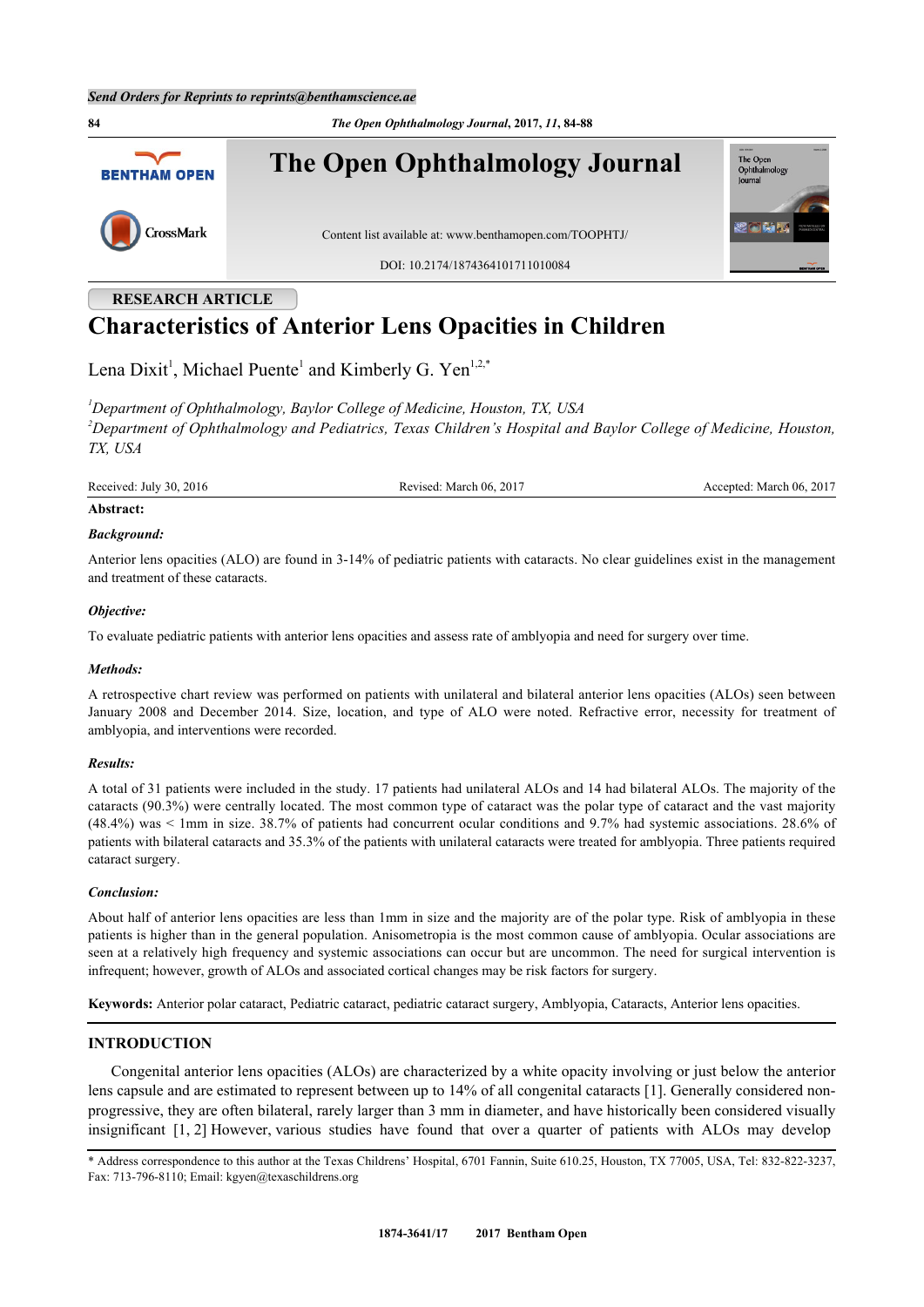amblyopia or strabismus, usually attributed to anisometropia [\[1](#page-4-0), [3,](#page-4-2) [4\]](#page-4-3). Despite the high rate of amblyopia in these patients, no clear guidelines exist regarding which types of these patients are at risk for developing amblyopia. Because early detection is important in the management of amblyopia, awareness of the association with amblyopia in patients with ALOs is critical.

Three primary sub-types of congenital anterior cataracts are recognized: polar, subcapsular, and pyramidal. Polar cataracts are those that are round and central with a well-defined border and are the most common form of congenital anterior cataract. Cataracts that are not circular with defined margins are classified as subcapsular [[4\]](#page-4-3). The pyramidal subtype is characterized by a conical projection into the anterior chamber arising from the anterior capsule of the lens and has been associated with a greater than 90% risk of amblyopia [[3\]](#page-4-2).

This study aims to evaluate the characteristics of and the interventions required in patients with congenital ALOs and aims to increase awareness of the need for early refraction and monitoring of amblyopia in these patients.

### **METHODS**

We performed a retrospective chart review of all patients who were seen at the ophthalmology clinic at Texas Children's Hospital from January, 2008 to December, 2014 with congenital anterior lens opacities. Prior to initiating this study, approval from the Institutional Review Board of the Baylor College of Medicine was obtained to perform this study. The patients were identified through an ICD-9 search of the electronic medical records. Cataracts were classified according to their sub-type (polar, subcapsular, and pyramidal), size  $(1 \text{ mm}, 1\text{-}3 \text{ mm}, 0\text{ mm})$ , laterality, and location on the lens (central or para-central) based on previous classification in the literature [\[5](#page-4-4)]. Data were also collected regarding gender, age at diagnosis, length of follow-up, associated ocular or systemic conditions, ocular alignment, refractive error, presence and treatment of amblyopia, and surgical intervention. We defined anisometropia as  $\geq$ 1.00 D of either sphere or cylinder.

# **RESULTS**

A total of 31 patients with anterior lens opacities were identified and included in the study. Mean age at presentation was 70.2 weeks old (range  $2.0 - 344.6$  weeks, SD 103.8 weeks). Twenty-two patients were female and 9 were male. A total of 14 patients had bilateral cataracts and 17 had unilateral cataracts. The average length of follow-up was 130.9 weeks (range  $0 - 497.9$  weeks, SD 114.8 weeks). The majority (28/31 or 90.3%) of patients had a centrally located cataract, while only 3 patients (9.7%) in the study had a para-central cataract. In the patients with bilateral cataracts, all patients had symmetric types and locations of their cataracts although the size of the cataracts was not always the same.

The polar type of cataract was the most common type in both the bilateral and unilateral groups. In the bilateral group, 85.7% (12/14) patients had polar type of cataracts, 14.3% (2/14) patients had pyramidal cataracts, and no patients had subcapsular cataracts.

In the patients with bilateral ALOs, 28.6% (4/14) developed anisometropic amblyopia. Characteristics of these patients are listed in Table (**[1](#page-1-0)**). Two patients ultimately required surgery after failing medical management with glasses for anisometropia and subsequent patching.

<span id="page-1-0"></span>

| Table 1. Bilateral anterior lens opacities. |  |  |
|---------------------------------------------|--|--|
|---------------------------------------------|--|--|

| <b>Amblyopic patients</b>             | Number (percent) |
|---------------------------------------|------------------|
| Anisometropic amblyopia               | $4(28.6\%)$      |
| Anisometropic hyperopia               | $1(7.1\%)$       |
| Anisometropic hyperopia + astigmatism | $1(7.1\%)$       |
| Anisometropic myopia                  | $1(7.1\%)$       |
| Subtype in amblyopic patients         |                  |
| Polar type                            | $3(21.4\%)$      |
| Pyramidal type                        | $1(7.1\%)$       |
| Surgical intervention required        | $2(14,3\%)$      |
| Pyramidal                             |                  |
| Polar                                 |                  |
| Size of cataract                      |                  |
| $<$ 1mm                               | $8(57.1\%)$      |
| $1-3mm$                               | $5(35.7\%)$      |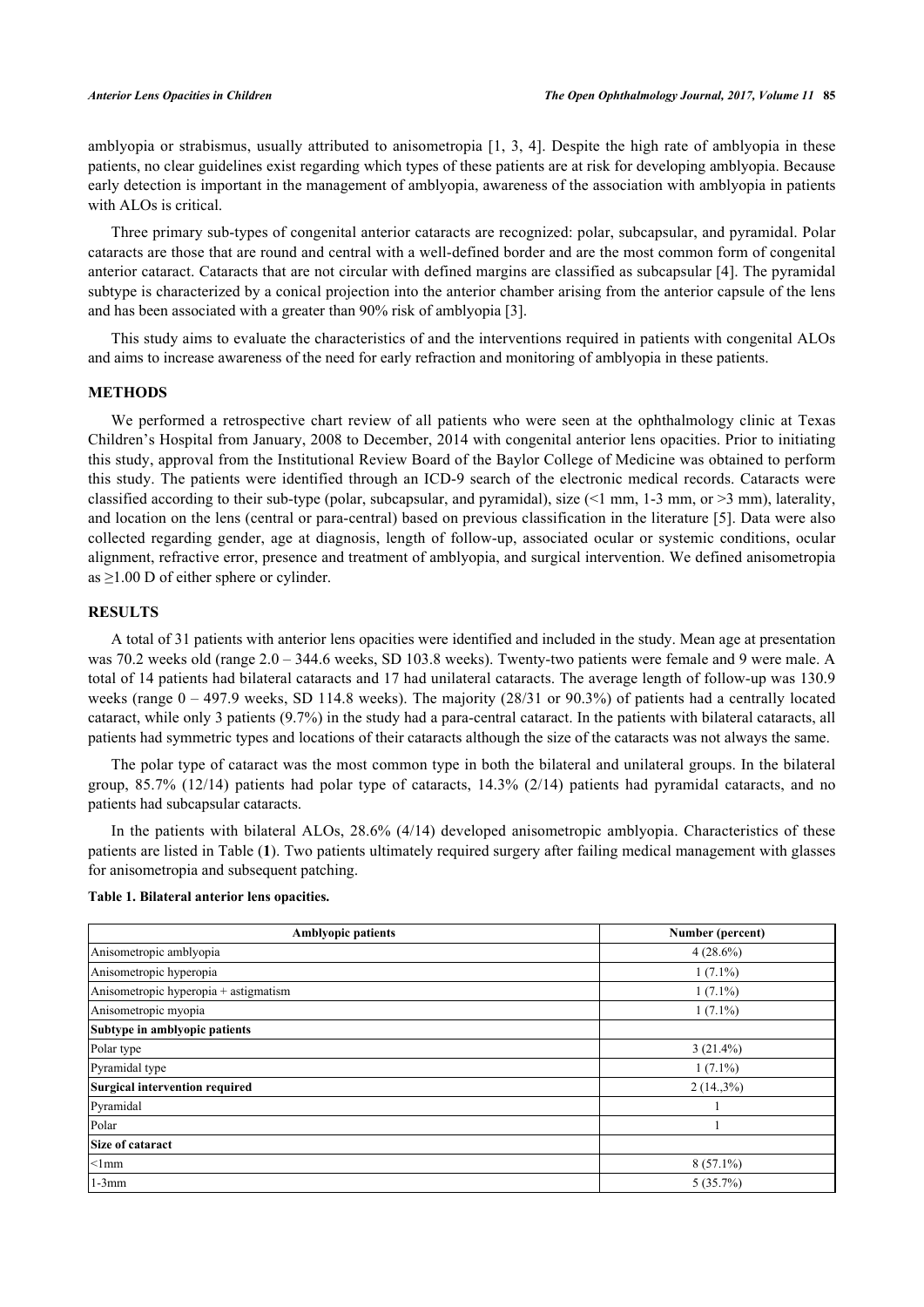#### **86** *The Open Ophthalmology Journal, 2017, Volume 11 Dixit et al.*

*(Table 1) contd.....*

| -<br>patients<br>blvopic<br>-АШО" | (percent)<br>ı he:<br>Nun. |
|-----------------------------------|----------------------------|
| $>3$ mm                           | $(1.1\%)$                  |

In the patients with unilateral ALOs, 75.5% (13/17) patients had polar cataracts, 11.8% (2/31) patients had pyramidal cataracts, and 11.8% (2/17) patients had subcapsular cataracts. In this group, 35.3% (6/17) patients were treated for amblyopia. Table **[2](#page-2-0)** lists the characteristics of these patients. One patient with deprivational amblyopia required cataract surgery.

The majority of the cataracts in both the unilateral and bilateral groups were <1mm in size. Patients who developed anisometropia in the bilateral group had in all size categories. The one patient with a cataract  $>$  3 mm required surgery. All patients who developed anisometropia or amblyopia in the unilateral group had a cataract between 1-3 mm in size.

The highest amount of astigmatism measured in the bilateral ALO group was a patient with 4.00 diopters of cylinder in the right eye and 4.50 diopters in the left eye. The highest amount of astigmatism measured in the unilateral group was a patient with 4.00 diopters of cylinder in the ALO eye, and no astigmatism in the fellow, non-ALO eye.

The highest amount of hyperopia measured in the bilateral ALO group was a patient with +5.00 spherical diopters in the right eye, and +5.50 spherical diopters in the left eye. The highest amount of hyperopia measured in the unilateral group was +8.50 spherical diopters in the right eye (non-ALO eye), and +9.50 spherical diopters in the left eye (ALO eye).

| <b>Amblyopic patients</b>             | Number (percent) |
|---------------------------------------|------------------|
| Deprivational amblyopia               | $1(5.9\%)$       |
| Anisometropic amblyopia               | $5(29.4\%)$      |
| Anisometropic hyperopia               | $2(11.8\%)$      |
| Anisometropic hyperopia + astigmatism | $2(11.8\%)$      |
| Subtype in amblyopic patients         |                  |
| Polar type                            | $2(11.8\%)$      |
| Pyramidal type                        | $1(5.9\%)$       |
| Pyramidal + subcapsular               | $1(5.9\%)$       |
| Surgical intervention required        | $1(5.9\%)$       |
| Polar                                 | $1(5.9\%)$       |
| Size of cataract                      |                  |
| $<$ 1mm                               | $7(41.2\%)$      |
| $1-3mm$                               | $10(58.8\%)$     |
| $>3$ mm                               | $\theta$         |

#### <span id="page-2-0"></span>**Table 2. Unilateral anterior lens opacities.**

The largest amount of anisometropia measured in the bilateral ALO group was a difference of 3.50 diopters of cylinder. The patient had a cylinder of 4.50 diopters in the right eye containing  $a > 3$  mm ALO, and a cylinder of 1.00 diopter in the left eye containing an ALO of 1-3 mm. The largest amount of anisometropia measured in the unilateral group was a difference of 4.00 diopters of cylinder. The patient had 4.00 diopters of astigmatism in the right eye containing an ALO of 1-3 mm, and no astigmatism in the left eye containing no ALO. This same patient also had the highest magnitude of astigmatism recorded in the group.

Strabismus was noted to occur in 9.7% (3/31) of our patients. Two patients with bilateral cataracts had strabismus, one with intermittent esotropia and a second with intermittent exotropia. One patient with a unilateral ALO had an intermittent esotropia. None of the patients required surgical intervention for the strabismus although both of the bilateral patients were treated for anisometropic amblyopia.

A total of 38.7% (12/31) of the patients had associated ocular findings, and 9.7% (3/31) had systemic associations. The ocular associations included adherent iris tissue, associated cortical or nuclear lens opacities, retinopathy of prematurity, strabismus, Peters anomaly, and Axenfeld-Reiger anomaly. The systemic associations included Down syndrome, tuberous sclerosis, and imperforate anus with middle ear anomalies (Table **[3](#page-3-0)**).

A total of 3 patients required cataract surgery in our study. The patients that required surgical intervention in our study had either a pyramidal type of cataract or cortical changes associated with a polar type of cataract.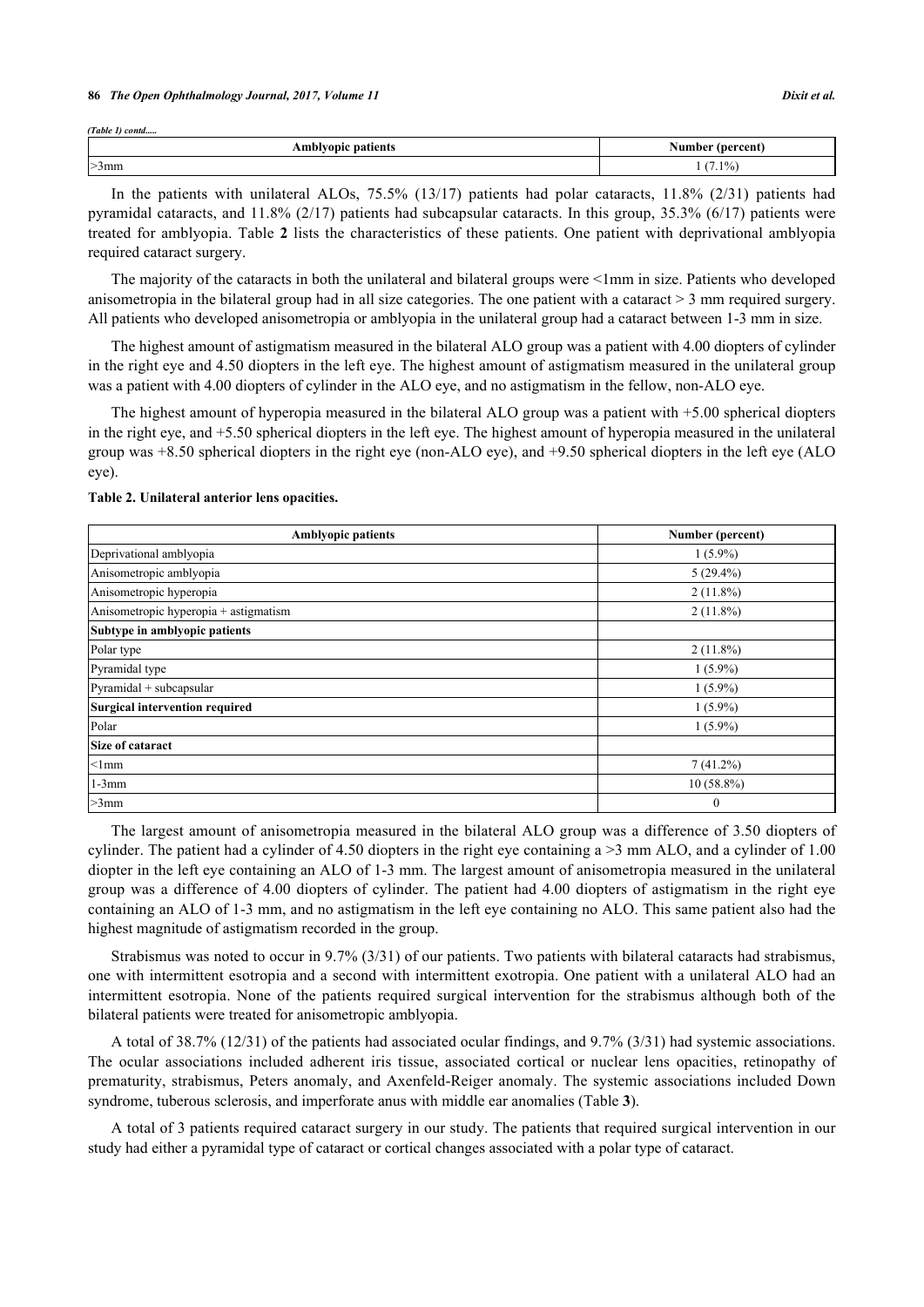<span id="page-3-0"></span>**Table 3. Ocular and Systemic Associations with Anterior Lens Opacities.**

| <b>Ocular Associations</b>   | Number of patients * |
|------------------------------|----------------------|
| Adherent iris tissue         |                      |
| Cortical cataract            |                      |
| Nuclear cataract             | $\overline{c}$       |
| Retinopathy of prematurity   | 2                    |
| Strabismus                   | 3                    |
| Peters Anomaly               |                      |
| Rieger's Anomaly             |                      |
| <b>Systemic Associations</b> | Number of patients*  |
| Downs Syndrome               |                      |
| Tuberous Sclerosis           |                      |
| Imperforate Anus             |                      |
| Middle ear abnormalities     |                      |

\*some patients had more than one association.

## **DISCUSSION**

Congenital anterior lens opacities are developmental anterior lens opacities that are felt to occur from mesodermal tissue that is trapped in the lens capsule during embryological development [[4\]](#page-4-3). Traditionally, it has been felt that these cataracts have little to no visual significance [[1,](#page-4-0) [3\]](#page-4-2). The cataracts are usually small anterior axial opacities which may be unilateral or bilateral [\[1](#page-4-0), [3](#page-4-2)]. Generally, they remain stationary in size but may progress to requiring surgery[[3\]](#page-4-2). Although need for cataract surgery is infrequent in these patients, progression or increase in the size of the cataracts has been described [\[3](#page-4-2), [5](#page-4-4)].

The polar type of anterior lens opacity was the most common type of ALO in our study and this is consistent with previous reports [[4\]](#page-4-3). Subscapsular cataracts were uncommon in our population with only two patients in our study having this subtype, although they have been reported to occur with higher frequency in other studies[[4\]](#page-4-3). In the bilateral patients in this study, location of the cataract was similar in both eyes. About half of the patients had ALOs  $\leq$ 1mm in size with very few having ALOs  $\geq$ 3mm.

In our study, about a third of the patients required treatment for amblyopia, mainly due to anisometropia. Previous studies have also demonstrated a high incidence of refractive amblyopia in patients with ALOs [[1,](#page-4-0) [3\]](#page-4-2). Incidence of amblyopia in a 2005 study by Ceyhan *et al.* was similar to ours and noted to be 28.8%;[[4\]](#page-4-3) similarly, Jaafar and Robb reported an overall incidence of amblyopia of 30.2% [[1\]](#page-4-0).

The reason for the development of anisometropia in these patients has not been clearly delineated; however an association of anterior lens opacities with corneal astigmatism has been described [[6](#page-4-5)]. Anterior lens opacities have also been associated with keratoconus, corneal opacities, and other congenital anomalies, which is consistent with this theory [\[7](#page-4-6)]. Due to the changes on the lens, it is also possible that these patients have a component of lenticular astigmatism as well. The etiology for the higher amount of hyperopia in some of these patients is unclear.

Strabismus has been described to occur in patients with anterior lens opacities, although the rate of strabismus varies. While Jaafar and Robb found in their 1984 study that 11 of 63 patients with congenital anterior lens opacities developed strabismus, a separate review by Ceyhan *et al*. in 2005 showed that not one of their 59 patients with ALOs had developed strabismus [[1,](#page-4-0) [4\]](#page-4-3). In our series, 9.7% (3/31) of the patients developed strabismus although none required surgical intervention for the strabismus.

Congenital ALOs have been associated with a wide variety of other ocular pathologies, including Peter's anomaly, microcornea, persistent papillary membrane, aniridia, retinitis pigmentosa, retinoblastoma, and cornea guttata. [\[1](#page-4-0), [5,](#page-4-4) [8](#page-4-7), [9\]](#page-4-8). In our population, 38.7% of the patients had other ocular abnormalities in addition to the anterior lens opacities. Systemic associations with ALOs, while reported, are uncommon. None of the systemic associations in our study were life-threatening, although the association of ALO with retinoblastoma has been described in 2 separate studies [\[1](#page-4-0), [4](#page-4-3), [9](#page-4-8)].

Our study is limited by it small sample size, limited follow up, and retrospective nature. Due to the age of the patients, visual acuity was often not able to be measured beyond fix and follow and was therefore not evaluated in this paper. Because the patients were seen by a number of different providers, some data was limited as the medical record documentation was not standardized between providers. Finally, our patients did not have corneal topography